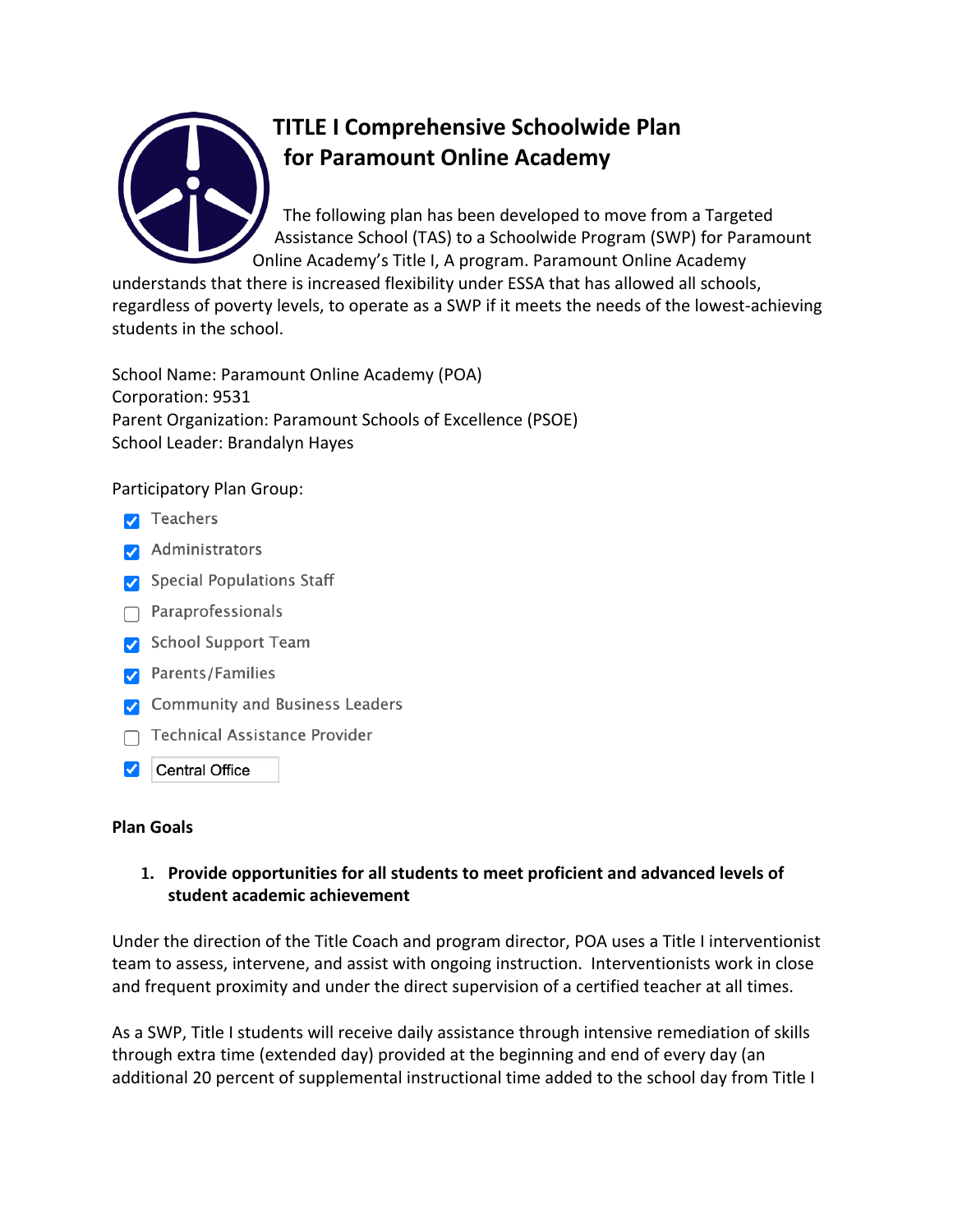funding). During this time, funds are used to supply staffing for dedicated remediation for the whole school.

Title I assistants work full-time to aid classroom teachers using research-based intervention materials including Cambium-Clearsight and MCLASS. Paramount Online Academy utilizes an additional Title I instructor in math (Title Math) to deliver intensive remediation to students in grades K-8.

Through the help of the Title I assistants, students can be assessed with more frequency and efficiency with a goal to provide baseline and benchmark data that guides instructional practices for regular classroom educators through MCLASS and Cambium-Clearsight. Based on this data disaggregation, individual plans are designed to monitor learning and skill, mastery, and growth. These plans are critical in assisting students who have not mastered essential grade-level skills and is a framework for ongoing parent involvement.

The Parent resource team (FACT) is tasked with increasing parent engagement and access to school programming while allowing parents digital access to the classroom, student data, and homework. This team ensures parent education, secure parent waiting areas, school information system technology access, and informational training and check-in for maintaining parent-school communication.

- **2. Use effective methods and instructional strategies that utilize evidence-based research designed to: [Section A, Core Elements 1-3] \***
- Strengthen the core academic program
- Increase the amount and quality of learning time
- Include strategies to address the needs of underserved populations

# a. **Include strategies to address the needs of all students in the school, but particularly low achieving students and those at risk of not meeting state standards [Section A, Core Elements 1-3] \***

Through the help of the virtual teachers and Title I assistants, students can be assessed with more frequency and efficiency with a goal to provide baseline and benchmark data that guides instructional practices for regular classroom educators through mCLASS and Cambium-Clearsight. Based on this data disaggregation, individual plans for all virtual learners are designed to monitor learning and skill, mastery, and growth. These plans are critical in assisting students who have not mastered essential grade-level skills.

# b. **Address how the school will determine if those needs of the students have been met [Section A, Core Elements 1-3]**

Paramount Online Academy is a well-rounded, data-driven, virtual school, utilizing ongoing benchmark data to track and support its student population. Paramount Online Academy uses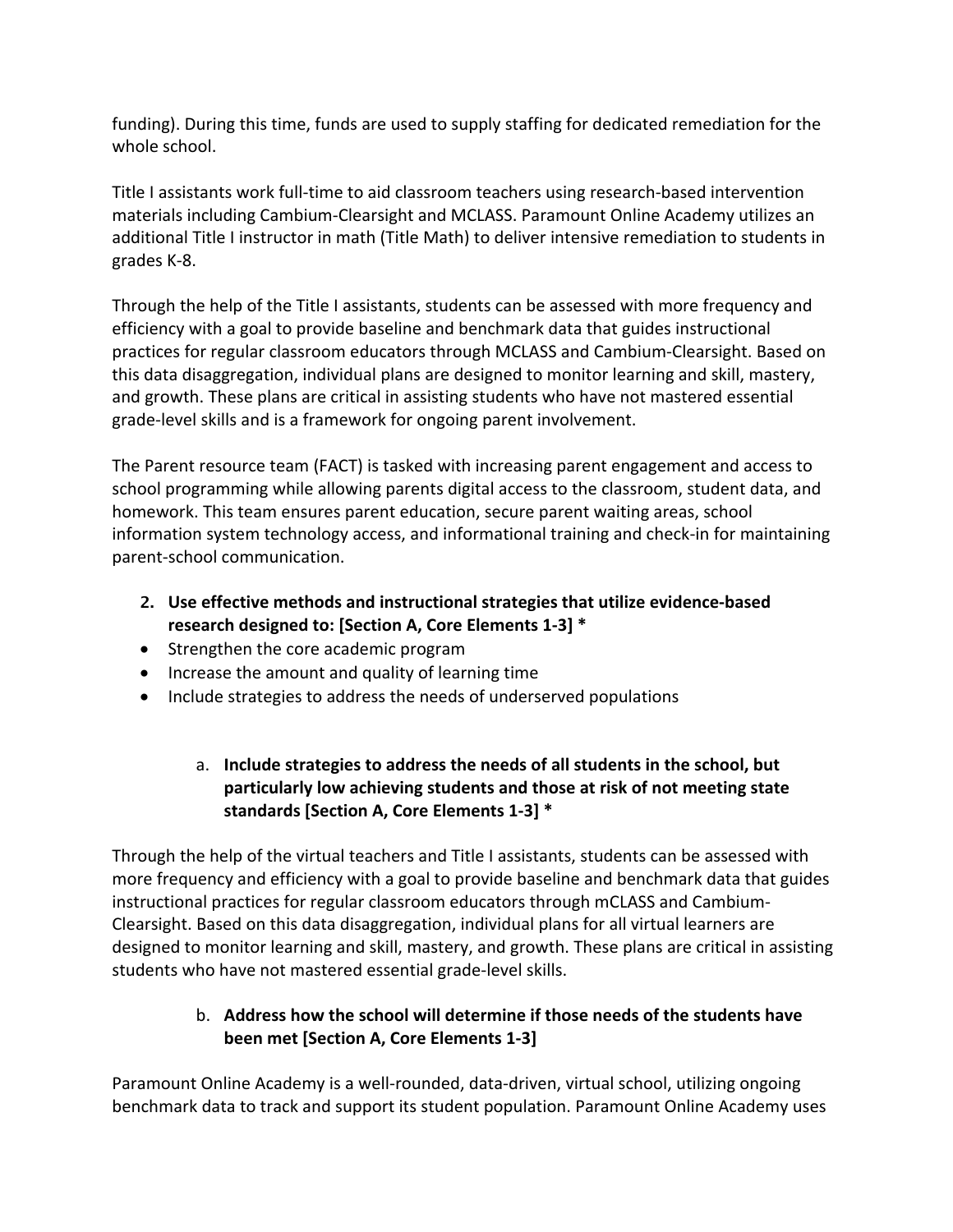Cambium-Clearsight for benchmark assessments for grades 3-8. This assessment is a fall-winterspring assessment, allowing for three benchmarks to measure growth against expected outcomes on Indiana Academic Standards. In K-2, Paramount uses mClass and DIBELS to measure reading and mathematics growth. These assessments, when paired alongside classroom performance data identify students who may be at risk of academic failure. Every student at Paramount Online Academy is categorized in a Green, Yellow, Red system that correlates to their academic risk, allowing the school to identify and meet the needs of its students.

# c. **Include activities and programs at the school level to ensure that students having difficulty mastering proficient and advanced levels of the academic achievement are provided with effective, timely additional assistance [Section A, Core Elements 1-3]**

Students at risk receive additional academic interventions in small group virtual settings and are evaluated and monitored more frequently. This MTSS process leverages a student's complete portfolio, from behavior to health, to academics in order to create instructional programs that are targeted at exact academic deficits while providing support for the whole child.

# d. **Describe opportunities and expectations for teachers to be included in decision-making related to the use of academic assessment results, where the intent is to improve student achievement [Section A, Core Element 3] \***

Paramount Online Academy utilizes a data-driven approach that addresses ineffective, inexperienced or out-of-field teachers. With this data-driven approach, teachers are the constant warden of student performance data and constant participants in the ongoing solutions. Through a Title I coaching process involving a strong observation-feedback-support system, virtual teachers are constantly monitored and mentored through the academic year. As disparities in teaching effectiveness are identified, additional coaching supports are applied and observations with feedback are intensified.

- **3. Describe strategies to increase parental involvement, such as:** 
	- a.  **Literary services**
	- b.  **Description of how the school will provide individual academic assessment results to parents**
	- c.  **Strategies to involve parents in the planning, review, and improvement of the schoolwide plan [Section A, Core Element 9] \***

Paramount Online Academy utilizes a FACT (Family Allies Community Team) Team that serves as an additional extension of the parent-teacher relationship. This program was formulated based on Academic Parent-Teacher Teams (APTT). APTT was developed by Maria Paredes in Arizona and works as a parental involvement vehicle through home visits, data collection, and parent involvement in the school. The FACT program is rooted in this model but utilizes additional staffing for parent home visits in order to build trust, disseminate information,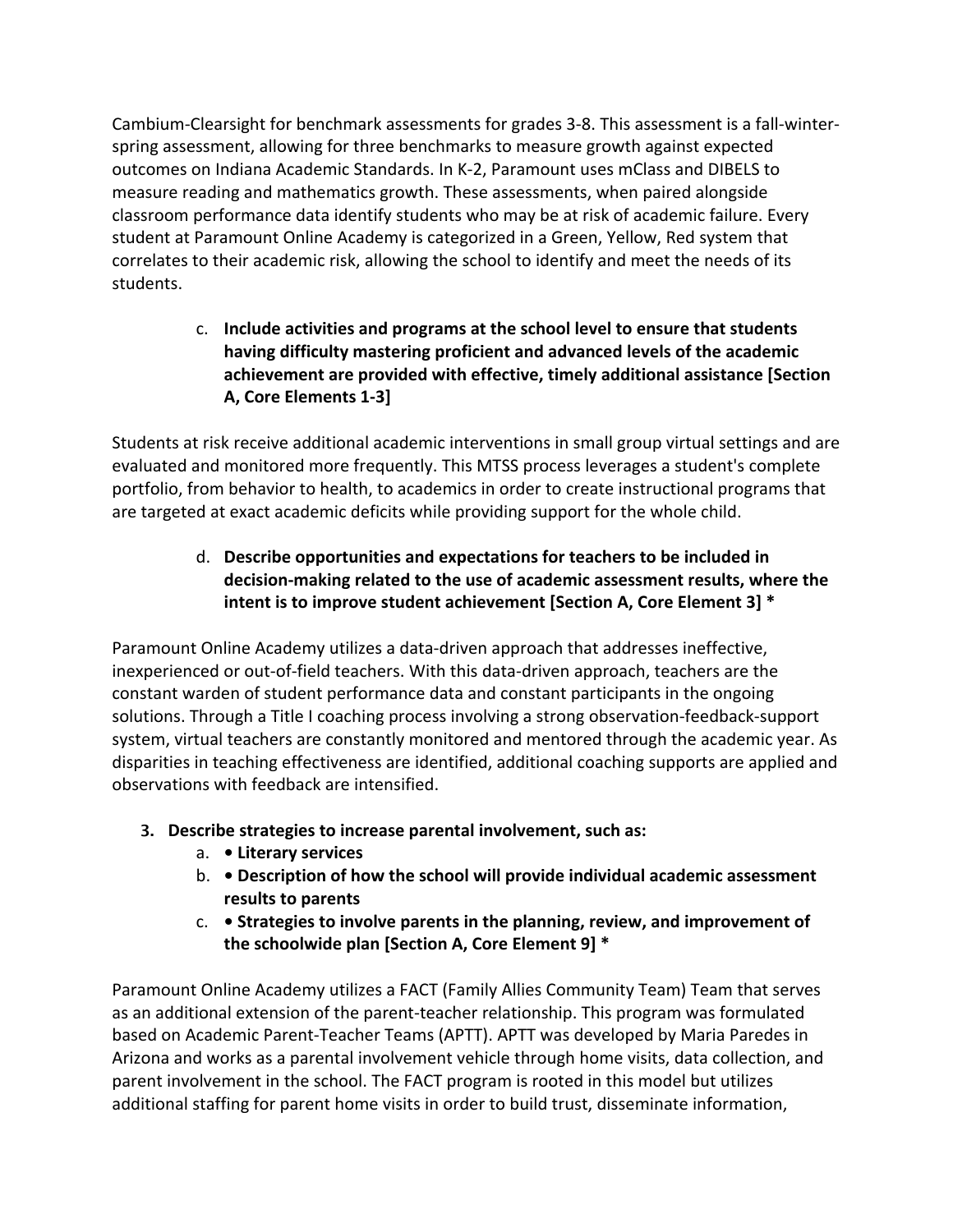provide take-home interactive learning kits, and build a strong linkage to the school's day-today operations. The FACT team allows parents access and training on the school information system (Powerschool) as well as site or virtual academic training so they can help serve their kids as academic mentors. Each FACT home visit is documented and recorded in a FERPA compliant database and is tracked against student retention, attendance, and academic achievement.

The FACT team is on-site every school day to assist parents as they enter the building with questions about checking in, technology access, volunteerism, grades, homework, activities, job placement, and area resources.

The FACT team also conducts three school-wide annual parent events (Back to school night, MATH Jam, and LITERACY Jam) to enrich the parent-student-school experience through sitebased co-learning activities. These events are made known to the entire school population and serve as anchors for developing strong relationships with the school's teacher-parent-student dynamic.

The Parent resource team (FACT) is tasked with increasing parent engagement and access to school programming while allowing parents digital access to the virtual classroom, student data, and homework. This team ensures parent education, secure parent waiting areas, school information system technology access, and informational training and check-in for maintaining parent-school communication.

#### **4. Describe strategies to attract effective teachers to this school [Section A, Core Element 11] \***

Paramount Online Academy has elevated teacher salaries to a base of \$48,000 in order to attract high-quality talent. Facilities are maintained at a premium level, and benefits packages with innovative fringe offerings are robust draws to the school.

Teacher recruitment starts each new year in December with posting the position on multiple job platforms, such as the IDOE job board, Indeed.com, Diversity.com, and other sites that have historically yielded high-quality candidates. The network TAC (Talent Acquisition Coordinator) attends career fairs at Indiana colleges, HBCUs, and those held by other colleges and universities in surrounding states.

Paramount Online Academy teaching staff must be licensed in their content area with at least a bachelor's degree. Paramount's teacher selection criteria are based on a set of questions surrounding character/mission fit and community fit. Knowledge of current educational technology and strong organizational and communication skills are also highly valued for this position. Additionally, unlicensed support staff who have shown promise through past success at Paramount may be considered for the organization's Teacher Apprentice Program, which works with Marian University for teacher licensure coursework and pathways.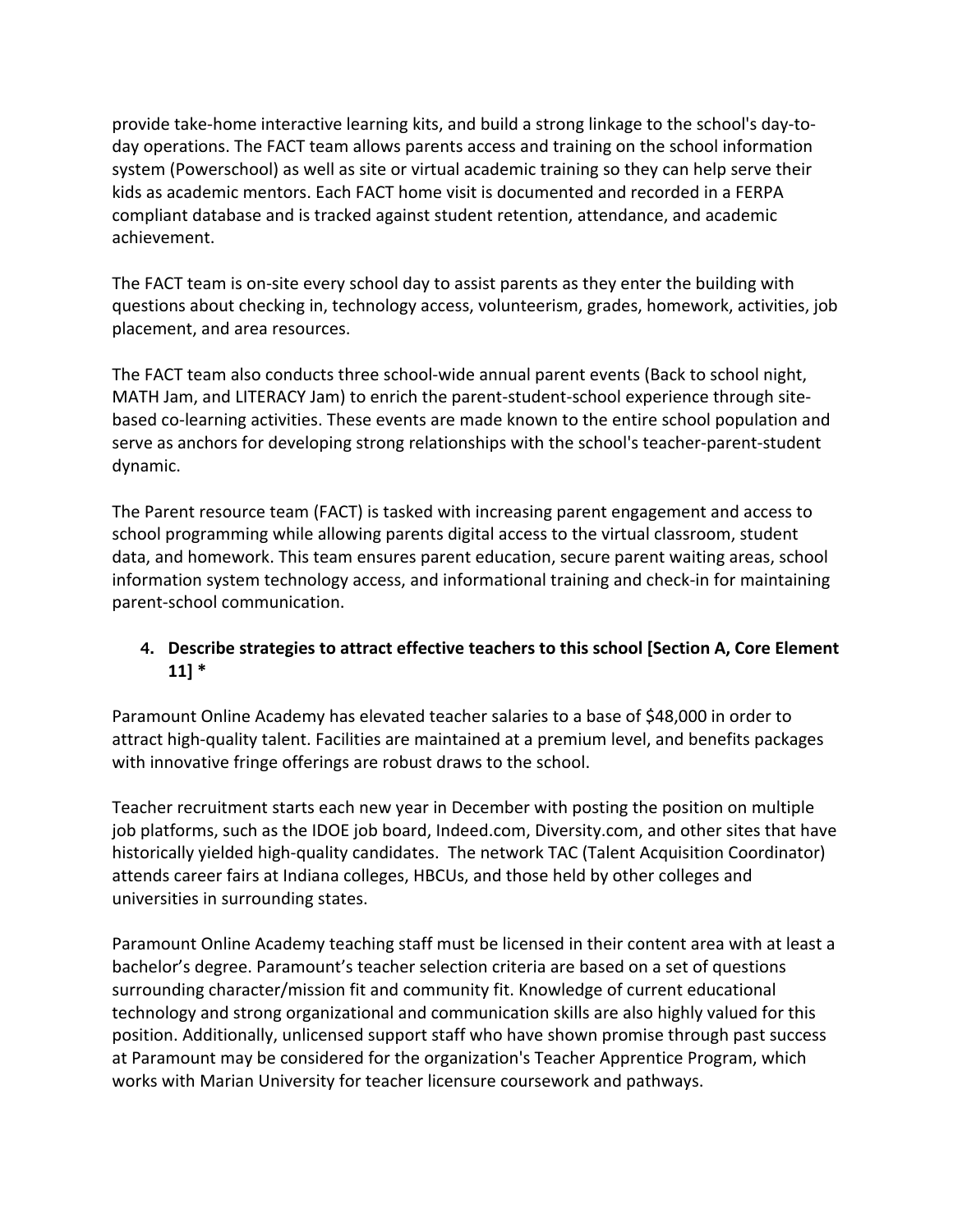The goal is to have POA fully hired by April 1, each year to allow for supportive and robust preservice training prior to the launch of the new school year.

PSOE believes appropriate staffing and support for special education is a primary component of student success. PSOE actively recruits and hires special education staff to meet the enrollment demand of each school. PSOE does not discriminate or discourage students with disabilities from enrolling or participating in school. POA employs appropriately certified personnel to deliver special education and related services to all identified students with disabilities in accordance with their Individualized Education Plans. This includes the direct employment of personnel, as well as the use of contracted services.

- **5. Describe the coordination and integration of federal programs, under the schoolwide plan (if applicable), including:** 
	- a.  **A list of programs that will be consolidated or coordinated**
	- b.  **A statement that the district understands and is aware of consolidating funds, but does not participate in consolidation [Section A, Core Element 11] \***

Paramount Online Academy understands and is aware of consolidating funds but does not participate in consolidation.

**6. Describe how your school coordinates and integrates federal, state, and local funds and resources, such as in-kind services and program components [Section A, Core Element 11] \***

Paramount Online Academy uses state basic grant dollars for the majority of the general operating expenses. This basic grant is supplemented by the state charter facilities innovation grant. Next, federal Title funding from Title grants provides supplemental support that extends the impact of regular school programs. POA also uses a 21st Century Community Learning Centers grant to round out support and after-school programs. POA receives very little philanthropic income (under 10K annually) and receives little if any, in-kind services.

**7. Describe plans for assisting preschool children in the transition from early childhood programs such as Head Start, Even Start, Early Reading First, or a state-run preschool program [Section A, Core Element 11] \***

Paramount Online Academy does not have a preschool program.

**8. Describe how effective and on-going professional development for teachers, principals, and paraprofessionals is used to improve instruction and use of data from academic assessments [Section D-2] \***

The staff professional development calendar is set each year by the network academic team in collaboration with the POA school leader. The professional development approach at POA is a hybrid of network opportunities and site-level needs. At the network level, PSOE integrates the